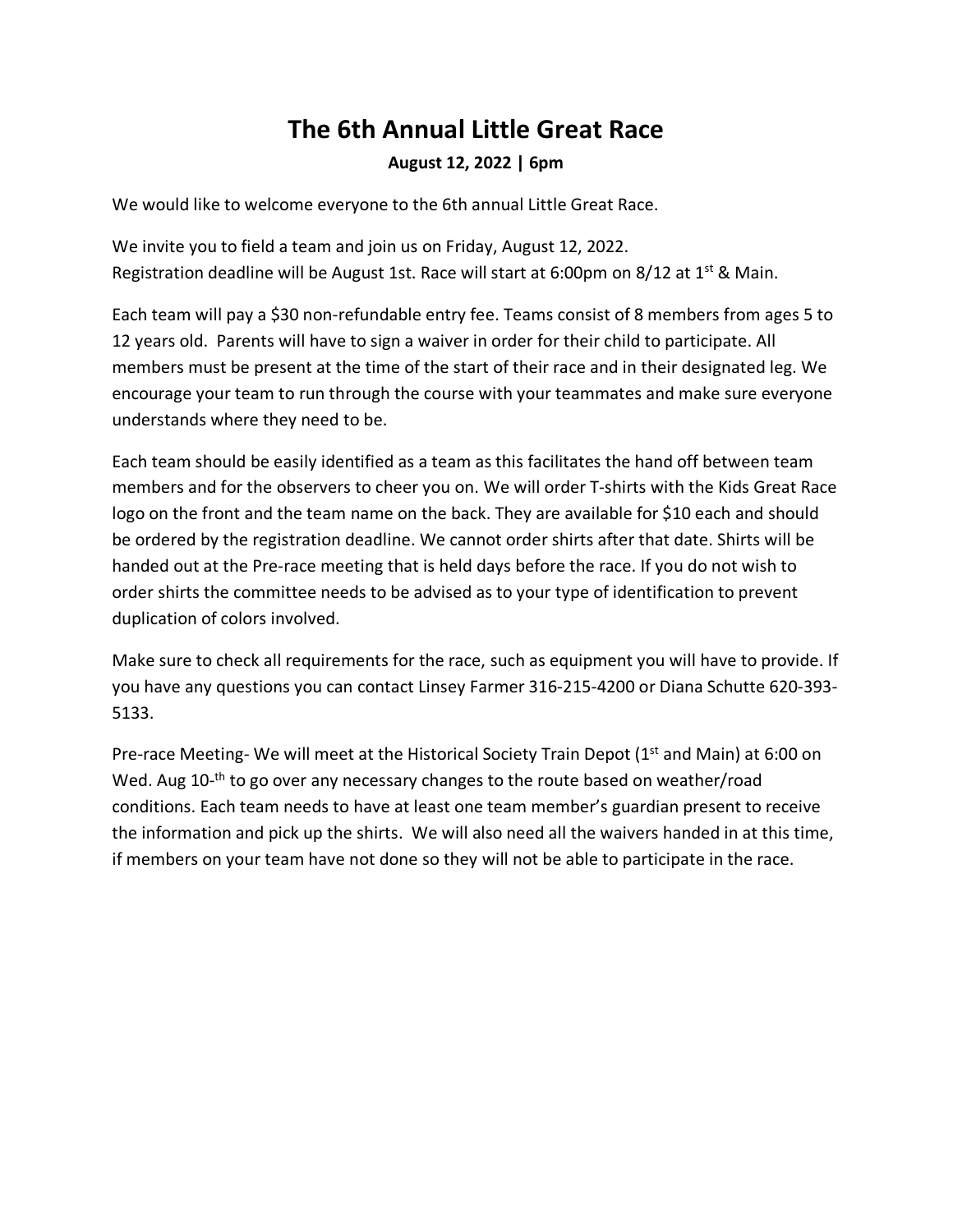#### **General Rules:**

\*Each team needs to look like a team and be easily recognized as such

\*All baton exchanges must be in the designated areas. Failure to do so can result in a disqualification

\*Bicycles can be racing, mountain, or dirt (any speed)

\*The person doing the tubing portion must be on the tube and not in the tube. They must use a paddle not the hands or feet.

Equipment need:

\***Batons**-provided by the committee

\***Bicycles**-provided by the participants

\***Paddle, lifejackets**-provided by the participants

\***Inner tube**-provided by committee (Halstead Tire)

\***Basketballs**-provided by participants

\***Tricycle**- provided by participants

\***Scooter**-provided by participants

-Please provide water to your team as it is usually HOT!

We look forward to hearing from you and hope to see you at the Little Great Race!!!!

Contact:

Linsey Farmer 316-215-4200 linseymfarmer8@yahoo.com Diana Schutte 620-393-5133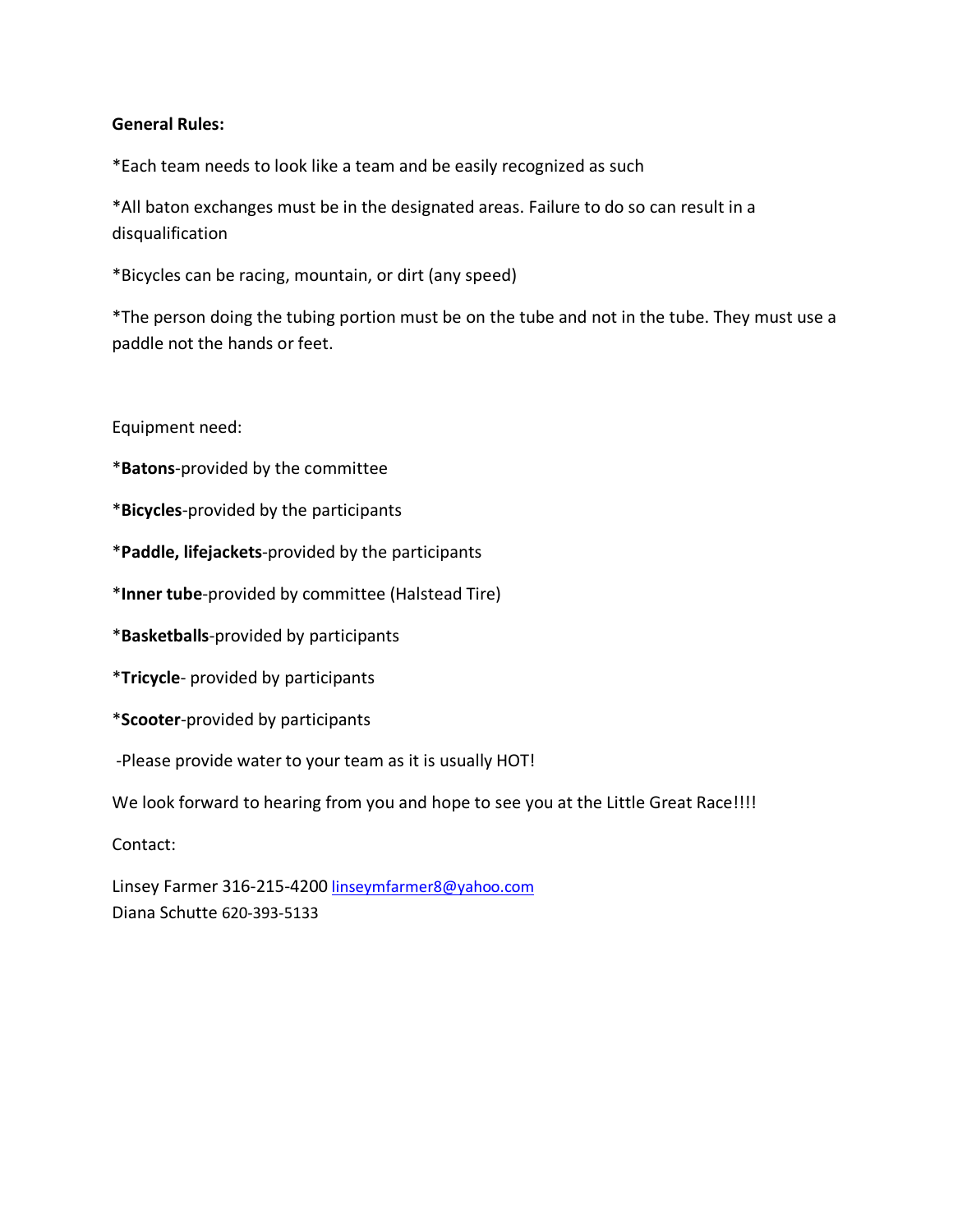### **The Little Great Race**

1st leg- **BIKE-** Starting at the railroad tracks, on the sound of the whistle, bikes will proceed north across the Main Street bridge to Riverside Park where they will hand off to a runner at the far north entrance to the park.

2<sup>nd</sup> leg- **RUNNER**- Runner will run around the park on the dirt road all the way around to the Scooter parked at the start of the bridge heading south

3<sup>rd</sup> leg- **SCOOTER**- Scooter will ride across the bridge turn right onto North street and to the pool parking lot to a runner

4th leg- **RUNNER**- Runner will run to the East side of the pool fence where the swimmer will be waiting

5th **SWIMMER**- Swimmer will jump into the pool and swim one lap and hand off to the tuber

6th leg- **TUBER**- Tuber will go one lap and hand off to the runner

7<sup>th</sup> leg -RUNNER- (same runner as leg 4) Runner will run and hand off to the shooter

8th leg- **SHOOTER**- Shooter will have to shoot and make 5 baskets then will hand off to runner (same runner as leg 4 and 7 leg).

\*\*Shooter is responsible for chasing and retrieving balls between shots (having another person run after balls gives unfair disadvantage)

9th leg- **RUNNER**- (same runner 4 and 7 leg) Runner will then run out of the parking lot to the end of North Street where they will hand off to the Tricycle

10<sup>th</sup> leg-TRICYCLE- Tricycle will ride towards the railroad tracks to the FINISH LINE!!!!!

\*Any infraction of the rules will be cause for disqualification if called by an official. The officials will be placed at each hand off and also helping stop traffic and making sure to keep our participants safe. The officials will be in their own color shirt signifying who they are so you can ask questions.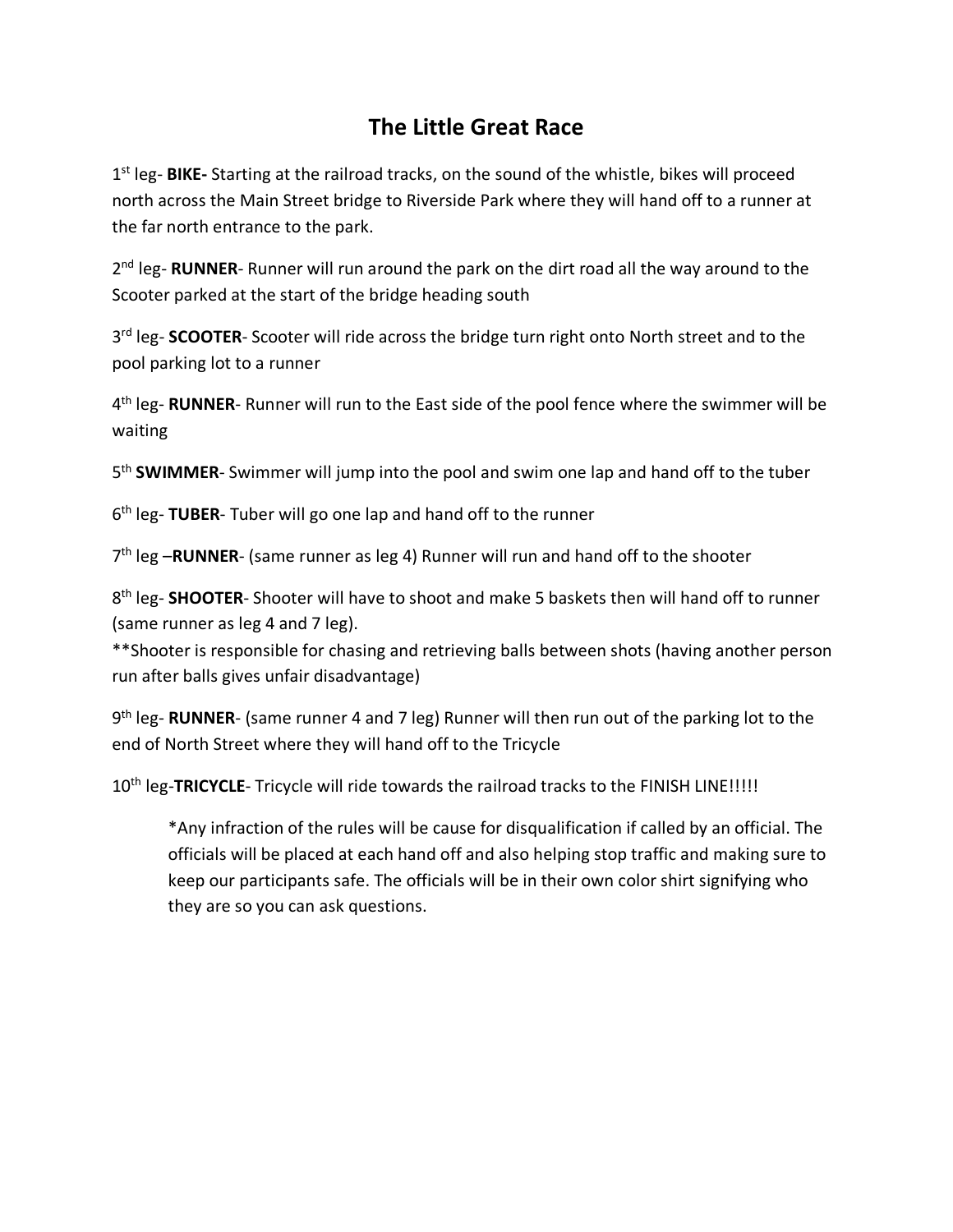**Please Print for each member on your team to sign**

**Release and indemnity**

**I hereby, for my child, myself, my heirs, executors and administrators, forever release, discharge and hold harmless, the City of Halstead, members of the Kids Great Race Committee and all other interested parties, from any and all rights, claims, demand, liabilities, and actions whatsoever that may accrue to my child, me, or any person sponsored by me, as a result of any and all injuries or death sustained by my child/or loss or damage of the equipment or property during the Kids Great Race to be held Aug 12, 2022 at or near Halstead, KS.**

| Child's Signature                |  |
|----------------------------------|--|
| Parent's/Guardian's              |  |
| Parent's/Guardian's<br>Signature |  |
| Witness                          |  |
| Date                             |  |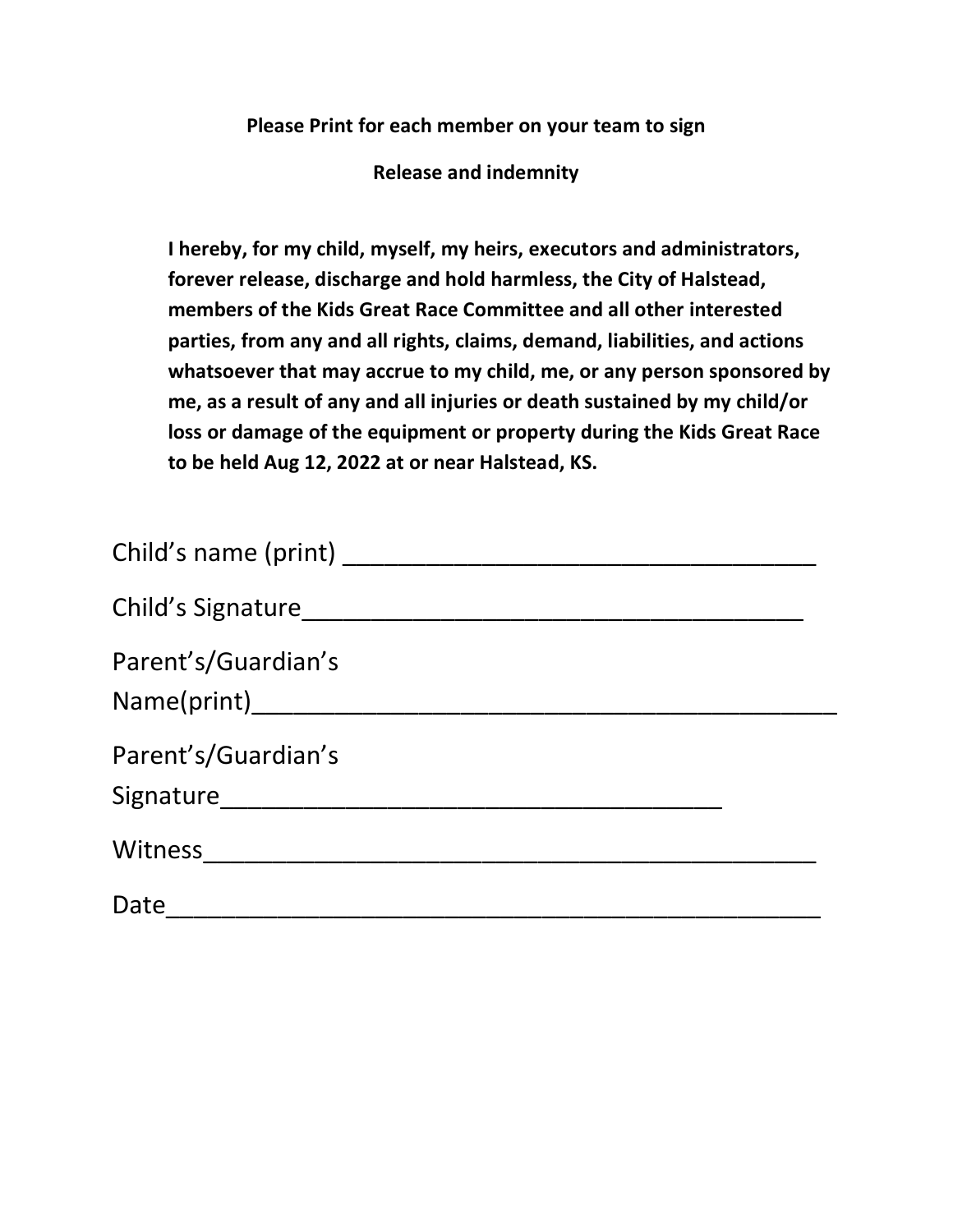# Team Roster 2022

(for your use)

| 1st leg-BIKE-                                                    |
|------------------------------------------------------------------|
| 2 <sup>nd</sup> leg-RUNNER-                                      |
| 3rd leg-SCOOTER-                                                 |
| 4 <sup>th</sup> leg-RUNNER-                                      |
| 5 <sup>th</sup> leg-SWIMMER-                                     |
| 6 <sup>th</sup> leg-TUBER-                                       |
| $7th$ leg (same as 4 <sup>th</sup> leg) RUNNER-                  |
| 8 <sup>th</sup> leg-SHOOTER-                                     |
| $9th$ leg-(same as 4 <sup>th</sup> and 7 <sup>th</sup> ) RUNNER- |
| 10 <sup>th</sup> leg-TRICYCLE-                                   |